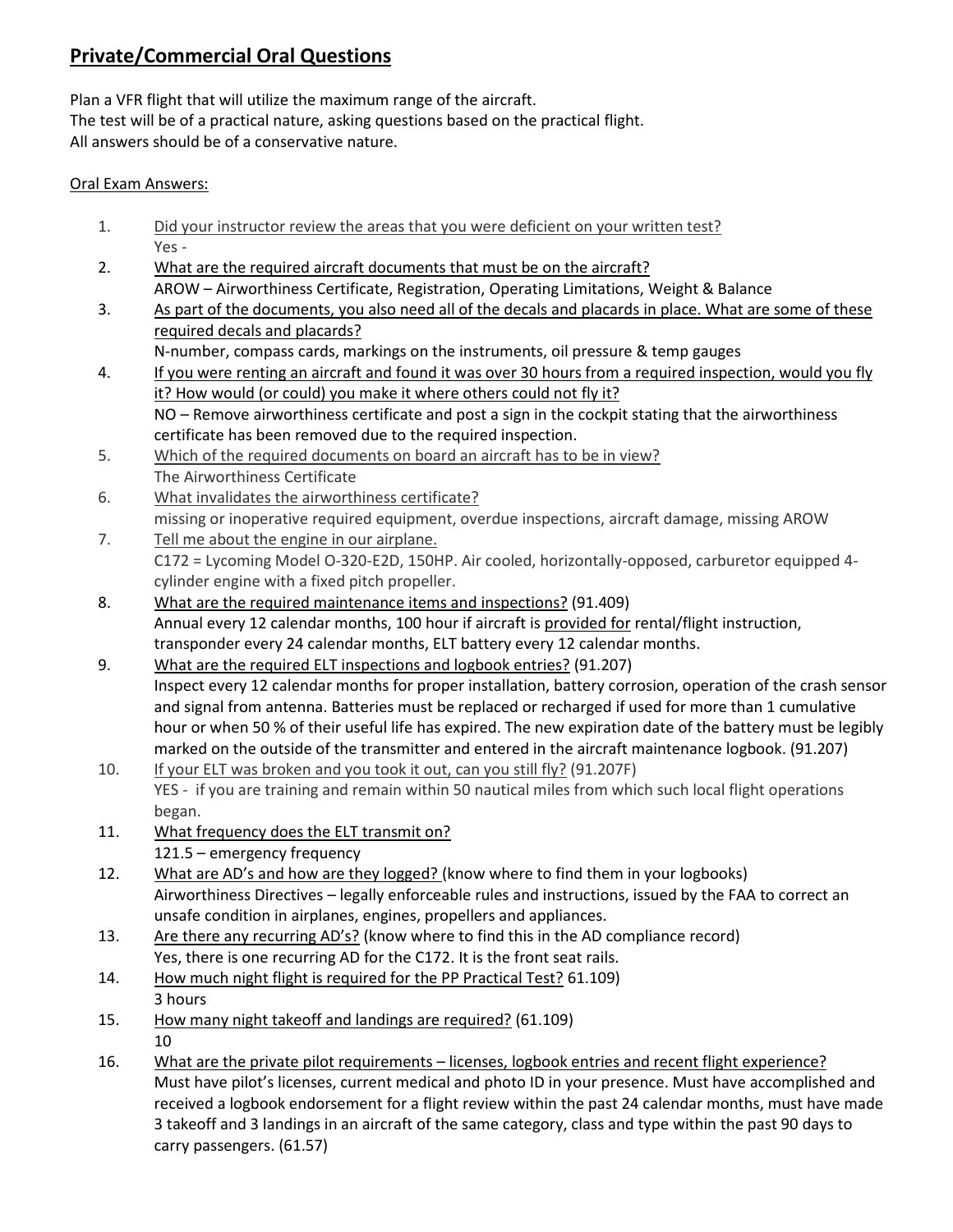| 17. | If you carry passengers at night, what must you do to be current?                                                                           |
|-----|---------------------------------------------------------------------------------------------------------------------------------------------|
|     | 3 takeoff and 3 landings to a full stop at night in an aircraft of the same category, class and type.                                       |
| 18. | If you were flying at night and you were close to an airport, what would you be looking for?                                                |
|     | The rotating beacon.                                                                                                                        |
| 19. | What color are the lights on the rotating beacon? (civilian airport/military airport)                                                       |
|     | One white, one green / Two white, one green                                                                                                 |
| 20. | Where do you find information about an airport, what publication?                                                                           |
|     | The Airport Facility Directory (AFD)                                                                                                        |
| 21. | If your airport had VASI lights, how could you use them?                                                                                    |
|     | Visual Approach Slope Indicator: white over white - too high, red over white - on proper glide path, red                                    |
|     | over red - too low. (white over white your out of site, red over red your dead, red over white you'll get                                   |
|     | home tonight)                                                                                                                               |
| 22. | What documents do you need on your person to fly?                                                                                           |
|     | Pilot's license, current medical certificate and a photo ID.                                                                                |
| 23. | How long is a Class 3 medical good for? (61.23)                                                                                             |
|     | Two years (24 calendar months) if age 40 or older. Five years (60 calendar months) if under age 40.                                         |
| 24. | What are your private pilot privileges and limitations? (61.113)                                                                            |
|     | May not carry passengers or property for compensation or hire.                                                                              |
| 25. | What is a flight review? (61.56)                                                                                                            |
|     | A required flight and ground review every 24 calendar months consisting of a minimum of 1 hour ground                                       |
|     | and 1 hour flight. Must have logbook endorsement from an authorized instructor.                                                             |
| 26. | Do you need to log flight time? (61.51)                                                                                                     |
|     | Only the flight time needed to show the required training and recent flight experience.                                                     |
| 27. | What are the various v-speeds for your aircraft?                                                                                            |
|     | C172: $V_x = 68$ , $V_y = 91$ , $V_{so} = 49$ , $V_{s1} = 57$ , $V_a = 112$ , $V_{fe} = 100$ , $V_g = 80$ , $V_{no} = 145$ , $V_{ne} = 182$ |
| 28. | What is V <sub>no</sub> and can it be found on the airspeed indicator?                                                                      |
|     | V <sub>no</sub> is the Maximum Structural Cruising Speed. This is the speed not to exceed in rough /turbulent air. It is                    |
|     | the top of the green arc on the airspeed indicator.                                                                                         |
| 29. | What is Indicated Airspeed?                                                                                                                 |
|     | The airspeed you read directly from your airspeed indicator.                                                                                |
| 30. | <b>What is Calibrated Airspeed?</b>                                                                                                         |
|     | Indicated airspeed corrected for instrument installation error. You find calibrated airspeed corrections in                                 |
|     | the Pilot Operating Handbook (POH).                                                                                                         |
| 31. | What is True Airspeed?                                                                                                                      |
|     | The speed at which you are moving through the air. True airspeed increases 2% for every 1000 feet you                                       |
|     | are above the ground.                                                                                                                       |
| 32. | What is Groundspeed?                                                                                                                        |
|     | How fast you are going across the ground. This is the speed you read off of your GPS.                                                       |
| 33. | What are the general characteristics in regard to the flow of air around high and low pressure systems in                                   |
|     | the Northern Hemisphere?                                                                                                                    |
|     | Low Pressure - inward, upward and counterclockwise                                                                                          |
|     | High Pressure - outward, downward and clockwise                                                                                             |
| 34. | What is a "trough"?                                                                                                                         |
|     | A trough (also called a trough line) is an elongated area of relatively low atmospheric pressure. A low or                                  |
|     | trough is an area of rising air. Rising air is conducive to cloudiness and precipitation; hence the general                                 |
|     | association of low pressure and bad weather.                                                                                                |
| 35. | What is a "ridge"?                                                                                                                          |
|     | A ridge (also called a ridge line) is an elongated area of relatively high atmospheric pressure. These are                                  |
|     | areas of descending air. Descending air favors dissipation of cloudiness; hence the association of high                                     |
| 36. | pressure and good weather.<br>What are "isobars"?                                                                                           |
|     | An isobar is a line on a weather chart which connects areas of equal pressure or constant barometric                                        |
|     |                                                                                                                                             |

pressure.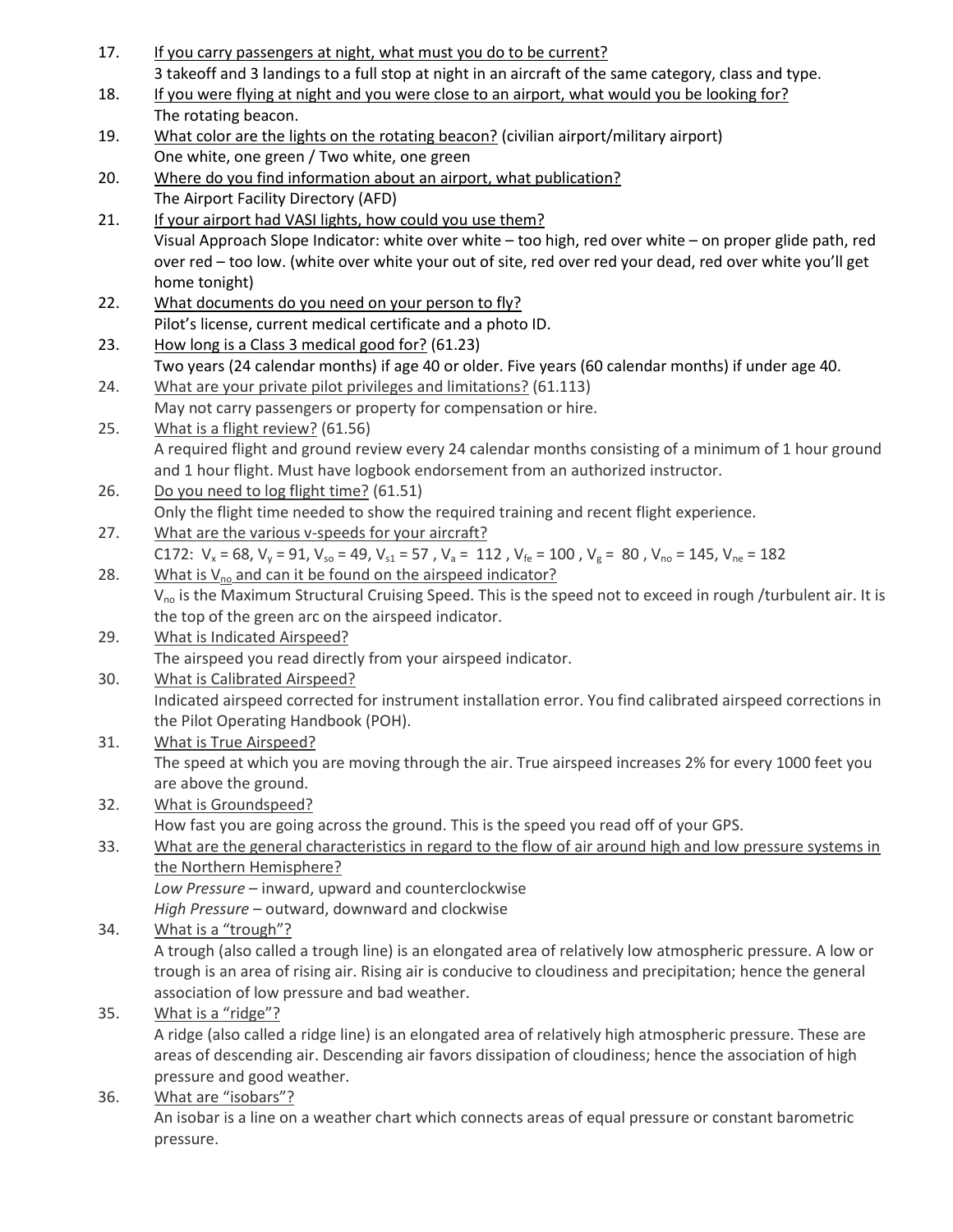- 37. If isobars are relatively close together on a surface weather chart or a constant pressure chart, what information will this provide? When isobars are spaced very close together, a steep pressure gradient exists which indicates higher wind speeds.
- 38. What is a METAR and what are the 2 types? A METAR is an hourly surface observation of conditions observed at an airport. There are two types of METAR reports – a routine METAR report that is transmitted every hour and an aviation selected special weather report (SPECI). This is a special report that can be given at any time to update the METAR for rapidly changing weather conditions. Have a print-out or have them available on your IPAD.
- 39. What are Terminal Aerodrome Forecast (TAFs)? A TAF is a concise statement of the expected meteorological conditions significant to aviation for a specified time period within 5 statute miles of the center of the airport's runway complex (terminal). Routine TAFs are valid for 24 hours and are issued four times daily at 0000Z, 0600Z, 1200Z and 1800Z.
- 40. What are PIREPs and where are they usually found? PIREPs are "Pilot Reports". They are routine (UA) and urgent (UUA) reports of weather as observed by pilots enroute. They can be obtained from FSS and are usually transmitted as an individual report or appended to a surface aviation weather report.
- 41. Where do you find Winds Aloft? Flight Service (1-800-WXBRIEF), DUATS, Foreflight, Fltplan.com.
- 42. What were the winds aloft fo our flight today? Have them printed off or available on your electronic device.
- 43. What is an AIRMET? (WA)

Advisories of significant weather phenomena that describe conditions at intensities lower than those which require the issuance of SIGMET's. AIRMETS are Airmen's Meteorological Information for all weather in an area or along a route. AIRMETS are updated every 6 hours.

- 44. What is a SIGMET? (WS) A SIGMET (Significant Meteorological Information) advises of non-convective weather that is potentially hazardous to all aircraft. SIGMETS are updated every 4 hours. AIRMETS are for Pilots and SIGMETS are for all aircraft.
- 45. What is a Convective SIGMET? Convective SIGMETs (WST) implies severe or greater turbulence, severe icing and low-level wind shear. They are usually associated with thunderstorms and are issued every hour and updated as necessary.
- 46. Would you consider a SIGMET dangerous? YES, SIGMET stands for Significant Meteorological Information.
- 47. Define the term "wind shear" and state the areas in which it is likely to occur? Wind shear is defined as the rate of change of wind velocity (direction and/or speed) per unit distance. Wind shear is of special concern with low-level temperature inversions, frontal zones, thunderstorms and clear air turbulence (CAT) at high levels associated with a jet stream or strong circulation.
- 48. What types of weather information will you examine to determine if wind shear conditions might affect your flight?

TAFs, METARs, SIGMETs, LLWAS (low level wind shear alert system) reports, PIREPs.

- 49. How can you get wind shear reports? Ask the control tower or ATC.
- 50. What would you do different when landing with a wind shear warning from the tower? Increase final approach airspeed by 10 knots and be ready for an immediate go-around if wind shear (sudden loss of airspeed) is experienced.
- 51. What is a Micro Burst and when are they most likely to occur? (AIM 7-1-26) Microburst are small scale intense downdrafts which, on reaching the surface, spread outward in all directions. This causes the presence of both vertical and horizontal wind shears. Microburst commonly occur within the heavy rain portion of a thunderstorm and can be found almost anywhere there is convective activity.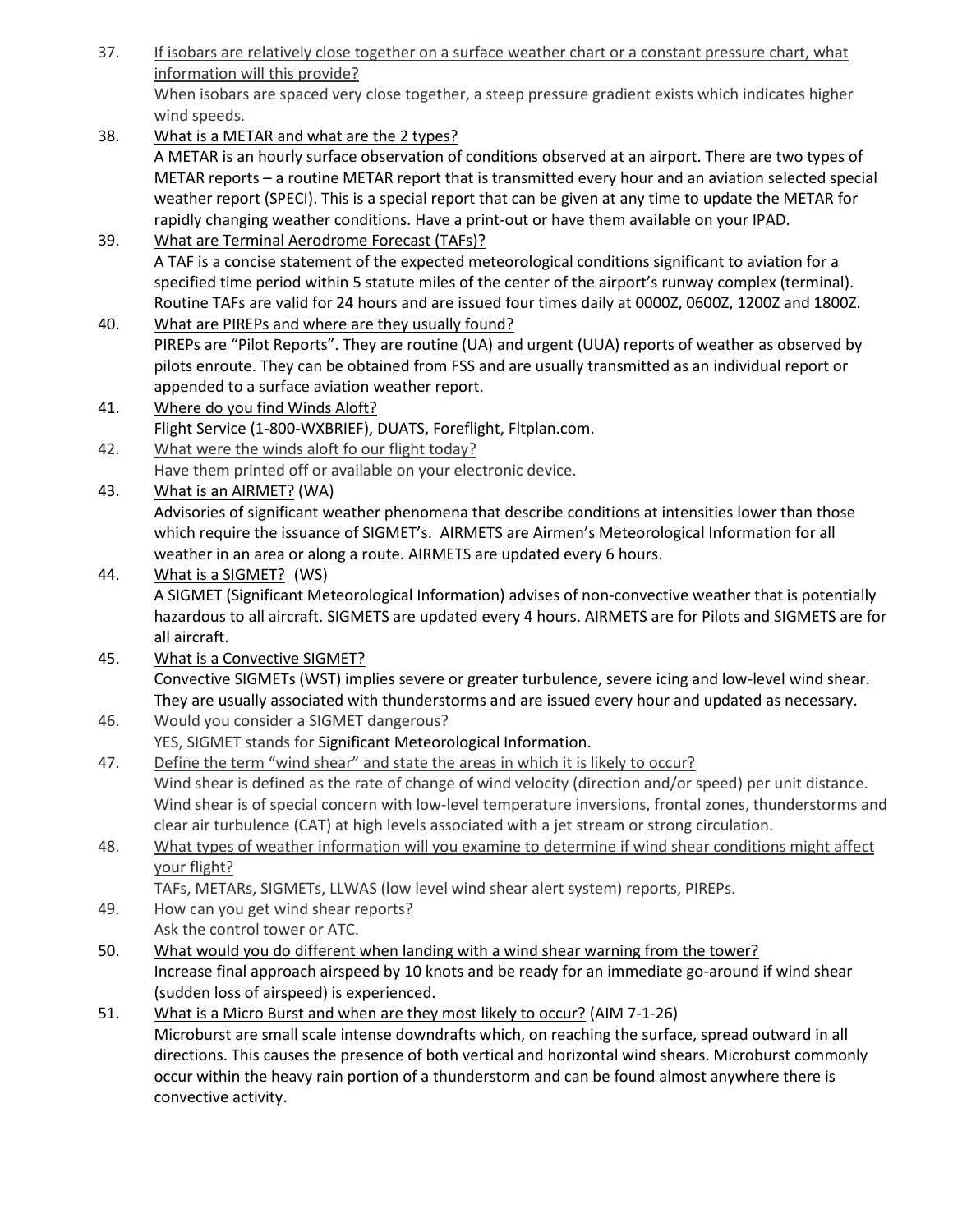52. Briefly explain the following weather charts (Review charts on DUATS or Foreflight/IPAD)

- Surface Analysis: transmitted every 3 hours providing ready means of locating pressure systems and fronts, winds, temperature and dew point temperatures.

- Weather Depiction: transmitted at 3 hour intervals and provides real time weather collected from METAR reports. Shows areas of IFR, marginal VFR and frontal positions.

- Radar Summary: transmitted hourly identifying general areas and movement of precipitation and/or thunderstorms.

- Weather Prog: these prognostic charts portray forecasts of selective weather conditions at specified times (12, 24, 36 and 48 hour prognostic charts).

- Constant Pressure Analysis Charts: an upper air weather map where all information depicted is at the specified pressure of the chart. From these charts, a pilot can approximate the observed air temperature, wind and temperature-dewpoint spread along a proposed route. They also depict highs, lows, troughs and ridges aloft. They are issued twice daily at 00Z and 12Z.

- 850 mb = 5,000 ft
- 700 mb = 10,000 feet
- 500 mb = 18,000 feet
- 300 mb = 30,000 feet
- 200 mb = 39,000 feet

## 53. What is Absolute Altitude?

The height above the terrain or ground – AGL.

- 54. What is Indicated Altitude?
	- The altitude you read off of your altimeter This is above sea level, not above the ground.
- 55. What is True Altitude? Indicated altitude corrected for non-standard temperature and pressure. This is your actual altitude above sea level – MSL.
- 56. What is Pressure Altitude? This is what the altimeter reads with standard pressure – 29.92 set in the kollsman window.
- 57. What is Density Altitude? This is the altitude that the airplanes engine is performing at. It is affected by pressure, humidity and temperature.
- 58. What is the density altitude at Denver, Colorado on a hot summer day when the temperature is 92°F and the barometric pressure is 30.04?

First step is to determine Pressure Altitude. Pressure altitude can be determined by dialing your kollsman window to 29.92" or 1013mb the altitude displayed will be pressure altitude. Or if you want to use a mathematical equation to calculate pressure it is: 29.92-current baro. = x, then take x\*1000+Current field elevation=pressure altitude. 29.92 – 30.04 = -.12 x 1000 = 120 + 5431 = 5551' pressure altitude. Using your E6B flight computer, convert 92°F to centigrade = 34°C, set pressure altitude 5551 opposite 34°C. Density Altitude is approximately 9000'!

59. What is the effect of high density altitude on aircraft performance, and what three things contribute to high density altitude?

It reduces the performance. It is affected by pressure, humidity and temperature.

- 60. Have you ever had carb ice? When do you use carb heat? Carburetor ice is when ice crystal start to build up in the venture of the carburetor. This causes restricted airflow through the carburetor and to the engine cylinder resulting in reduced power (RPM) and rough engine. Apply carb heat slowly to melt the ice.
- 61. What is Standard Day temperature and pressure? 59 degrees and 29.92 pressure (1013 millibars)
- 62. At what rate does atmospheric pressure decrease with an increase in altitude? 1" Hg per 1000 feet.
- 63. What dangers could there be if you were flying from a high pressure area to a low pressure area and you failed to reset your altimeter?

Your actual altitude would be lower than what was indicated on your altimeter. Remember: Hi to Low, Look Out Below.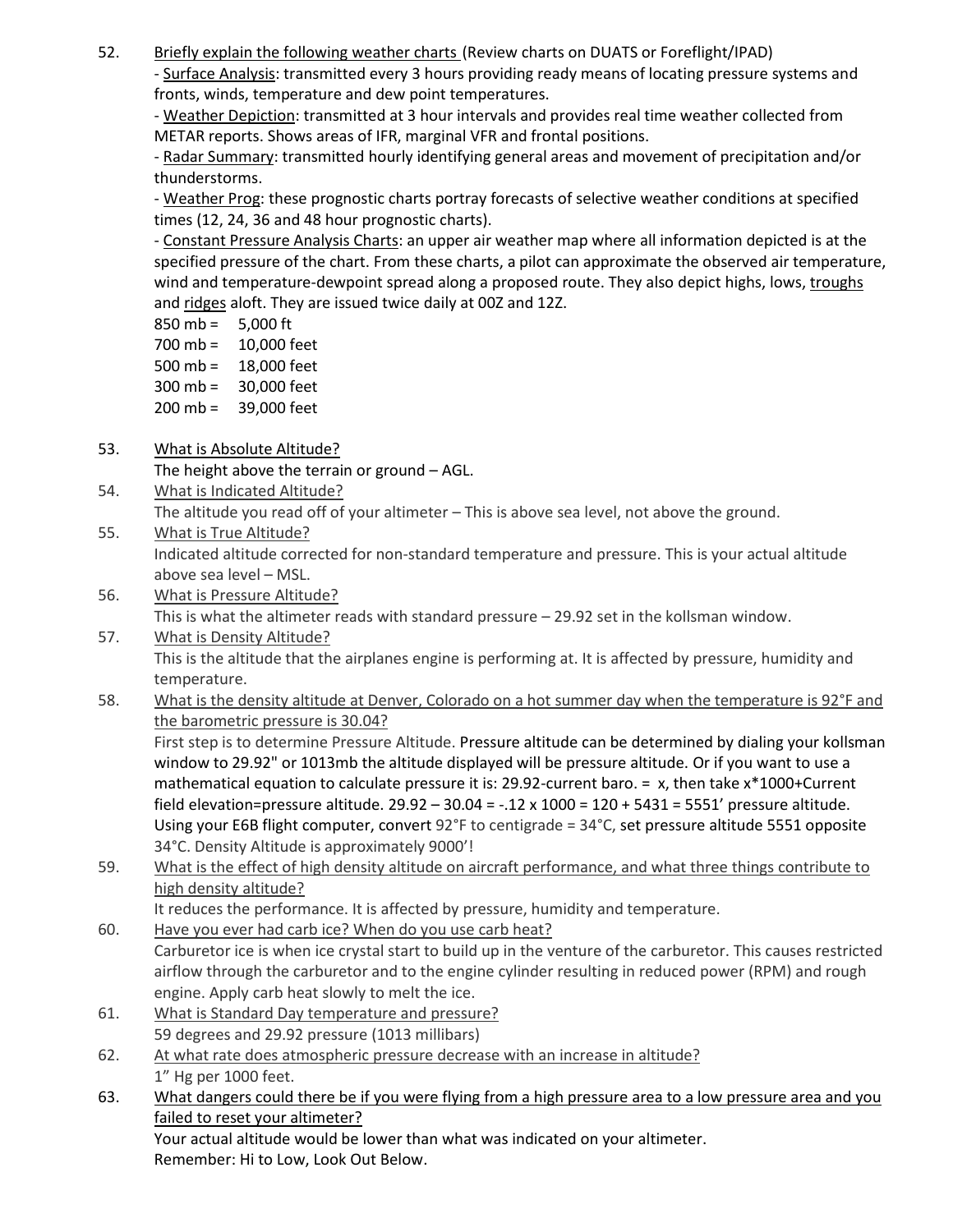- 64. Explain how an altimeter can have a large change while on the ground from one day to another? For an altimeter to read the correct field elevation, the current barometric pressure must be set in the kollsman window. The barometric pressure has changed causing the change in the altimeter.
- 65. How did you get the weather for today's flight? DUATS, 1-800-WXBRIEF, IPAD/Foreflight
- 66. How would you obtain an updated weather briefing in flight? What is EFAS? Contact the nearest FSS by locating the proper frequency from the nearest VOR station identification block or simply call EFAS or Flight Watch on frequency 122.0. En Route Flight Advisory Service (EFAS) is a service specifically designed to provide enroute aircraft with timely and meaningful weather advisories.
- 67. What is HIWAS and where is it found on the VFR sectional chart? Hazardous In-Flight Weather Advisory Service (HIWAS) is a continuous broadcast of in-flight weather advisories including summarized weather warnings, SIGMETs, Convective SIGMETs, AIRMETs and urgent PIREPs. Navaids with HIWAS capability are depicted on sectional charts with an "H" in the upper right corner of the identification box.
- 68. What are the basic VFR weather minimums? 1000 foot ceiling and 3 miles visibility
- 69. If you show up to an airport and the rotating beacon is on in the middle of the day, what does this mean? It means that the weather conditions at the airport are less than VFR
- 70. What is Special VFR? What are the requirements for it? It is a special VFR clearance issued by the control tower or ATC that allows a VFR pilot to enter the Class D or E airspace with less than the required 3 miles – 500'/1000'/2000'. The pilot must request this and must have and be able to maintain at least 1 mile visibility and remain clear of the clouds. Do not cancel it until you have landed. No special VFR at night unless the aircraft meets the requirements for instrument flight and the pilot has an instrument rating.
- 71. What does "dew point" mean? Dew point is the temperature to which a sample of air must be cooled to attain the state of saturation.
- 72. When temperature and dew point are close together (within 5 degrees), what type of weather is likely? Visible moisture in the form of clouds, dew or fog. Also, these are ideal conditions for carburetor icing.
- 73. What conditions are necessary for structural icing to occur? Visible moisture and below freezing temperatures at the point moisture strikes the aircraft.
- 74. Name the three types of structural icing that may occur in flight? Clear ice, Rime ice and Mixed ice.
- 75. What factors must be present for a thunderstorm to form? Sufficient water vapor, An unstable lapse rate, An initial upward boost (lifting) to start the storm process in motion.
- 76. What are the three stages of a thunderstorm? Cumulus stage, Mature stage and Dissipating stage.
- 77. State two basic ways that fog may form. Cooling air to the dew point / Adding moisture to the air near the ground.
- 78. Name several types of fog? **U**pslope fog, **S**team fog, **P**recipitation-induced fog, **A**dvection fog, and **R**adiation fog. (Fog **U**sually **S**eems **P**resent **A**fter **R**ain)
- 79. How to determine the required runway takeoff distance? Calculate using the takeoff distance chart in the performance section of the POH.
- 80. How to determine the required runway landing distance? Calculate using the landing distance chart in the performance section of the POH.
- 81. How to determine the required fuel for the flight? Calculate the correct fuel burn rate based on the cruise power setting using the chart in the performance section of the POH. Add 1 hour reserve fuel – personal minimums. (FAR's require 30 minute reserve fuel for day VFR and 45 minutes for night VFR)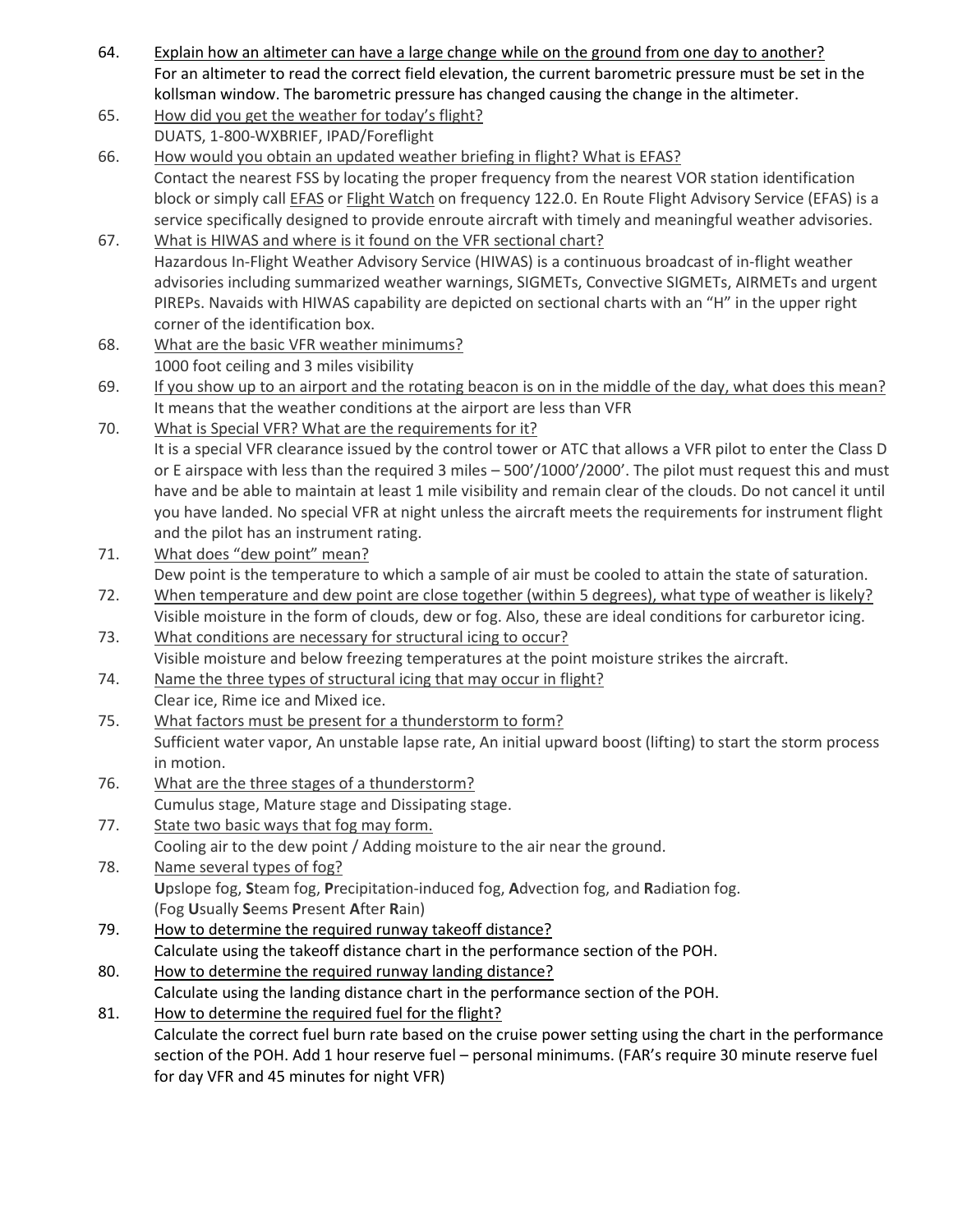- 82. How and when to lean the fuel mixture takeoff and cruise? Lean at density altitudes above 5000'. Gently ease the mixture control from the full rich position towards lean. If the engine gets a little smoother it indicates that the mixture had been too rich. Return the mixture control to full rich and repeat the procedure. Cease leaning at the point where an increase in smooth operation occurred.
- 83. High airport field elevation operations. Should you use flaps for takeoff? No -
- 84. What would the effects be of an aft cg loaded airplane? A lower stalling speed, unstable aircraft, poorer stall recover characteristics and harder to control.
- 85. What would the effects be of a forward cg loaded airplane? A higher stalling speed, unstable aircraft, good stall recovery characteristics and harder to land/flare.
- 86. What is the angle of incidence? The angle formed by the longitudinal axis of the airplane and the chord line of the wing. It is measured by the angle at which the wing is attached to the fuselage.
- 87. What is the angle of attack? It is the angle formed between the chord line of the wing and the relative wind.
- 88. What makes an airplane stall? Exceeding the critical angle of attack.
- 89. Will an aircraft stall at the same airspeed every time? No
- 90. List me 4 things that change the speed at which an aircraft will stall. Weight, Flaps, Power and Angle of Bank (load factor).
- 91. Describe and explain the entire pitot-static system?
	- Plastic tubing connects the pitot tube to the airspeed indicator and the static port opening to the airspeed indicator, the altimeter and the vertical speed indicator. Airspeed indicator works by comparing ram air to static air. Altimeter and vertical speed indicators are essentially barometers using an aneroid wafer connected to an indicator to show changes in atmospheric pressure.
- 92. What is the alternate static source and how and when would you use it? On the C172, there is a valve just under the instrument panel that can be turned to the alternate position which is inside the cockpit. You would use it in the event your main static port became clogged in flight resulting in a stuck altimeter/vertical speed indicator.
- 93. What is the significance of the white and green arcs on the airspeed indicator? Bottom of white arc is  $V_{so}$  – stall speed "dirty"; top of white arc is  $V_{fe}$  - max flap operating speed. Bottom of green arc is  $V_{s1}$  – stall speed "clean"; top of green arc is  $V_{no}$  - max structural cruising speed.
- 94. How does the stall warning horn work? Just before the airflow reaches the critical angle of attack, air will flow through the opening and activate a reed valve horn adjacent to the pilot's air vent.
- 95. What is the suction gauge and how does it work? It measure vacuum air that is driven by a vacuum pump mounted on the rear of the engine.
- 96. Describe and explain how the flight instruments work attitude and turn coordinator. Both instruments are gyroscopes. The attitude indicator gets its power from vacuum air coming from the engine driven vacuum pump. The turn coordinator has its own electric motors getting it power from the aircraft battery.
- 97. What is the emergency frequency? What are the emergency transponder codes?
- 121.5, 7700 emergency, 7600 loss of radio communications, 7500 hi-jack 98. What does "squawk altitude" mean? What does "ident" mean?

turn on/off dial to ALT so ATC will see your altitude, push the ident button so ATC can identify you.

- 99. What are the dangers associated with over priming? Flooding the engine, over heating the starter and draining the battery.
- 100. What is the difference between priming the engine with the primer and the throttle? Priming with the throttle sprays fuel in the intake venturi of the carburetor which will drip back down to the air filter and the ground causing a potential for fire. The primer system sprays fuel directly into the intake manifold allowing the fuel to go directly to the cylinders.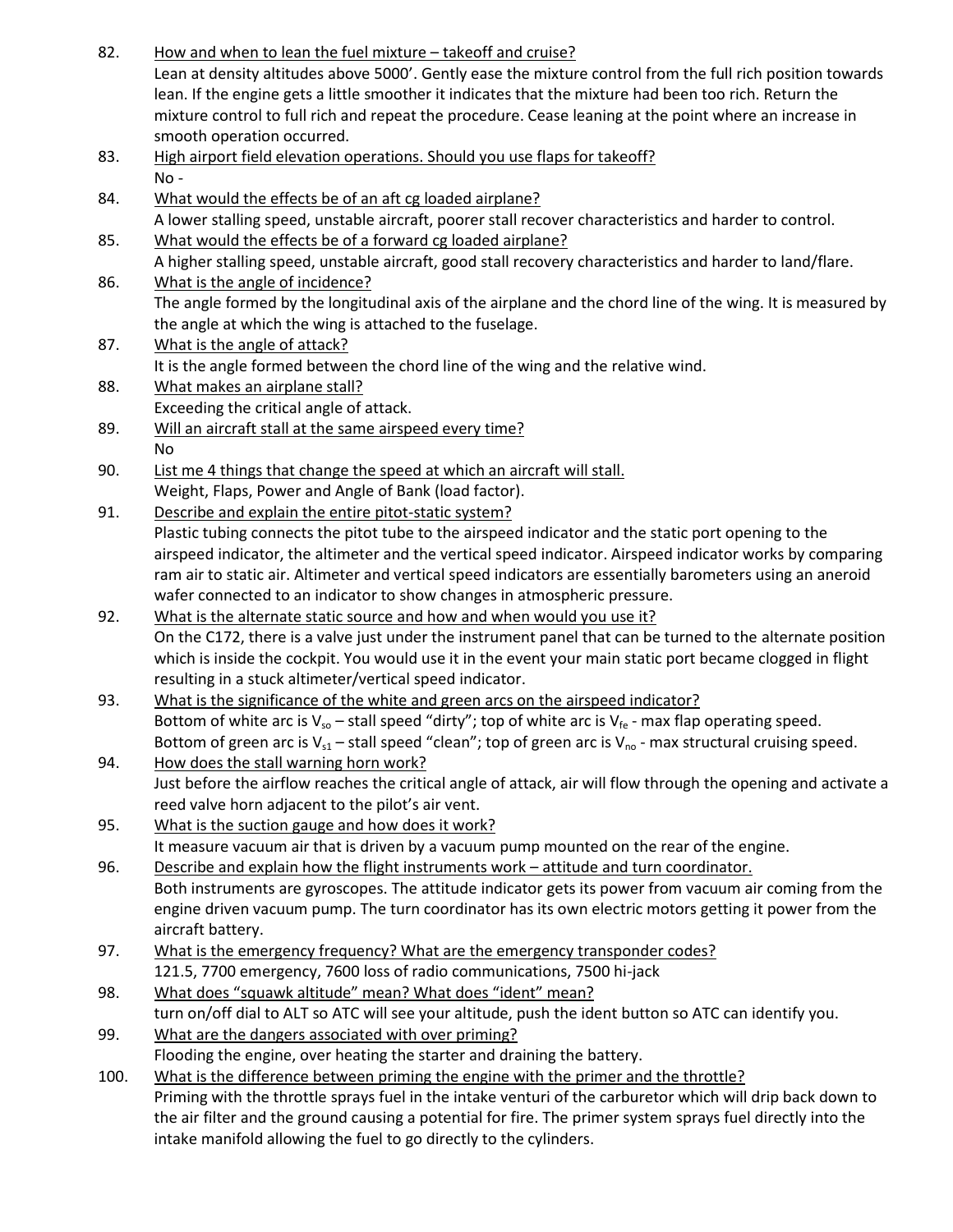- 101. What is the proper technique for starting an over primed/flooded engine? Mixture full lean and throttle full open. As soon as the engine starts, mixture full rich and throttle to idle.
- 102. What is Detonation and what action should be taken if detonation is expected? Detonation is an uncontrolled explosive ignition of the fuel/air mixture within the cylinder's combustion chamber. Detonation is characterized by high cylinder head temperatures and is most likely to occur when operating at high power settings. Corrective action may be accomplished by adjusting any of the engine controls which will reduce both temperature and pressure of the fuel air charge – reduce power, reduce the climb rate for better cooling, enrich the fuel/air mixture and open cowl flaps if available.
- 103. What is a "hot mag" and how would you identify? What are the dangers? When one or both of the mags are not properly grounded. Turn ignition switch quickly off and back on. If engine shut off, mags are properly grounded. If engine does not shut off, one or both of the mags are not grounded or always on (hot). Engine could start by turning or just moving the prop.
- 104. How does the cabin heat work in a single engine piston aircraft? What are the dangers? A shroud is placed around the muffler. This captured "hot" air is sent in to the cabin where it is mixed with outside cold air. If the muffler were to develop a leak, carbon monoxide could enter the cabin.
- 105. Why would you want to maintain a Vy climb for a while after takeoff? Vy gives you the highest altitude gain in the least amount of time – best rate of climb.
- 106. When might you need to slow down below maneuvering speed? When encountering rough air or severe turbulence. Maneuvering speed (Va) is the speed at which the flight controls can be moved from stop to stop without bending (damaging) the aircraft. Remember Va – "abrupt controls".
- 107. What is the spin recovery procedure for your aircraft? Verify ailerons neutral and throttle closed. Stop the rotation – apply full opposite rudder. Decrease the angle of attack – move control wheel briskly forward to break stall. Neutralize rudder and recover from dive.
- 108. Can you intentionally spin your aircraft according to the manufacturer limitations? C172 - YES
- 109. Explain what you would do if a large aircraft departed just as you were coming in to land? Land and stop before the point where the large aircraft lifted off of the runway.
- 110. What is the maximum allowable baggage you can put in the baggage compartment of your airplane? 120 Lbs.
- 111. What are the various anti- or de-icing components on your aircraft, and which one is each (anti-or deicing?). Pitot Heat = should be used as anti-ice by turning on anytime there is visible moisture and the outside air temperature is +5°C or less. It could also be used as de-ice to remove ice.
- 112. What is the total fuel on your aircraft, and how much of that is useable? C172 = 42 gallons, 38 gallons is usable
- 113. What kind of fuel does it take? What is the color of the fuel? 100LL / Blue or Ethanol Free Auto Gas
- 114. What is required to use auto-fuel? Can you mix auto-fuel and 100LL? STC Permit – placard on top of each wing, clamp on pushrod tube and proper signoff in engine logbook.
- 115. Describe how the fuel gets to the engine. Gravity flow from wing tanks to fuel bowl/strainer to carburetor.
- 116. How are the fuel tanks vented to allow for air to replace fuel that is used? Main fuel tank vent on left wing adjacent to wing strut. Right wing tank is vented through left wing tank.
- 117. How much fuel reserve do we carry for VFR day? Night? 30 minute minimum – day, 45 minute minimum – night. My personal minimum is 1 hour reserve fuel.
- 118. How much oil does your airplane hold? Minimum/Maximum? C172: 6 quarts minimum / 8 quarts maximum
- 119. How can you tell the minimum amount of oil you would need to start the engine and taxi around? One-half what is marked on the dipstick. If your dipstick has 8 quarts stamped on it then 4 quarts would be the minimum.
- 120. What powers the flaps? An electrically driven motor mounted in the right wing, control both flaps.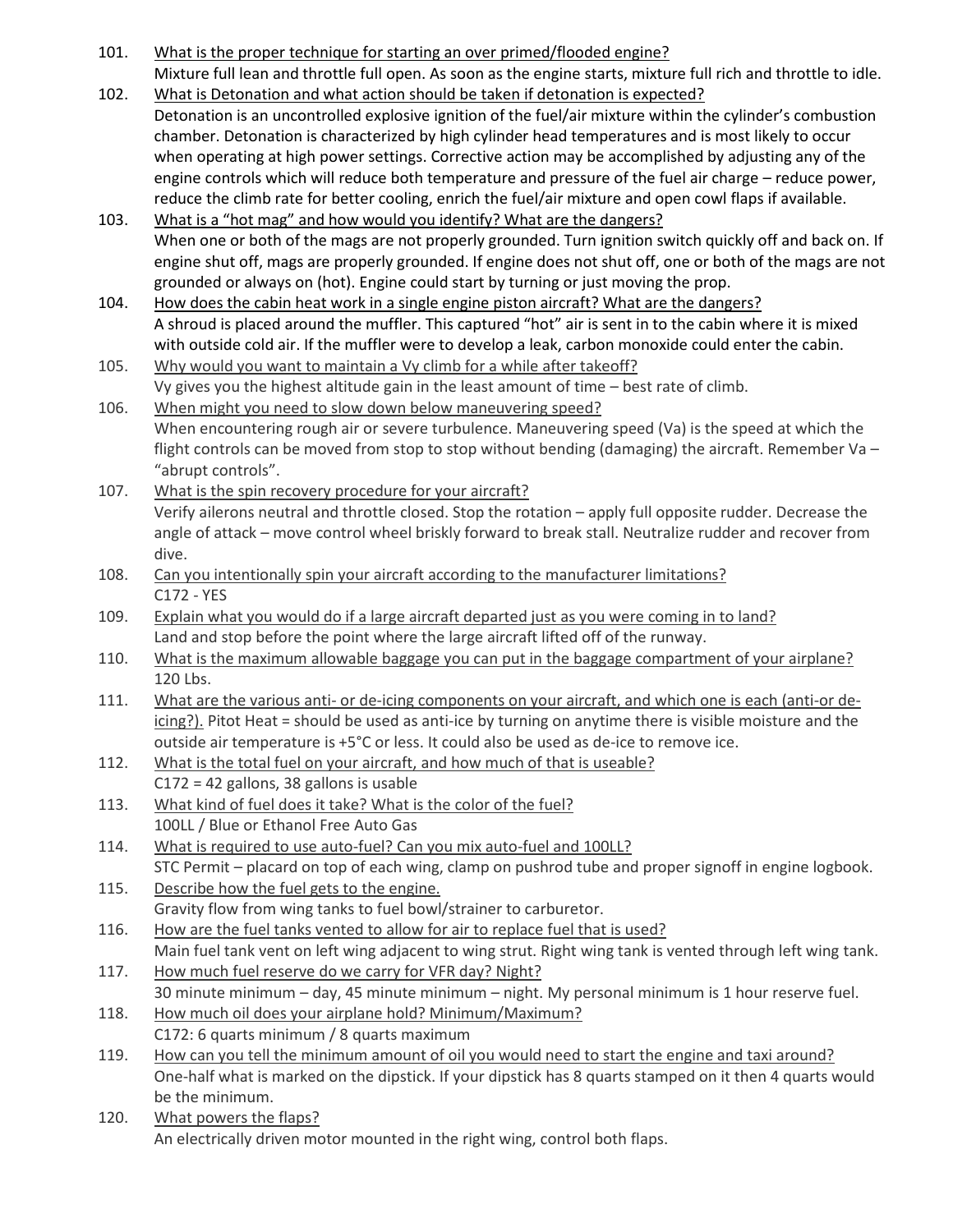- 121. Would the engine quit if you lost electrical power? NO, the engine electrical power is supplied by 2 magnetos.
- 122. How would you identify an electrical failure?
	- Loss of power to an electrically driven instrument or a popped circuit breaker.
- 123. What are the required instruments and equipment for day VFR flight?

91.205 VFR Equipment Requirements: *"TOMATOFLAMES"*

- **T**ACHOMETER
- **O**IL PRESSURE GAUGE
- **MAGNETIC DIRECTION INDICATOR**
- **A**LTIMETER
- **T**EMPERATURE GAUGE
- **F**UEL GAUGES
- **LANDING GEAR POSITION IDICATOR**
- **A**IRSPEED INDICATOR
- **M**ANIFOLD PRESSURE GAUGE (Altitude Engines)
- **E**MERGENCY LOCATOR TRANSMITTER (ELT)
- **S**AFETY BELTS/SHOULDER HARNESS (front seats after 7/18/78)
- 124. Could you fly the airplane if a piece of non-required equipment was not operational? If so, what would you need to do?

YES – place an "inoperative" placard/sign on the equipment

- 125. Could you fly the airplane if a piece of required equipment was not operational? If so, what you would need to do?
	- NO place an "inoperative" placard/sign on the equipment and a "Do Not Fly" sign on the aircraft.
- 126. What are the night VFR equipment requirements? TOMATOFLAMES + navigation lights, red or white anti-collision light, landing light – if operated for hire, adequate source of electrical power and spare fuses (if fuses are used).
- 127. Explain hypoxia and its symptoms/warning signs. Oxygen deficiency to the brain. Headache, drowsiness, dizziness and a sense of well-being.
- 128. Explain hyperventilation and its symptoms. An abnormal increase in the volume of air breathed in and out of the lungs. Light-headedness, suffocation, drowsiness, tingling in the extremities.
- 129. Explain the supplemental oxygen requirements. (91.211) Pilot must have and use O2 for all flights above 12,500' to 14,000' for more than 30 minutes, at all times above 14,000', and must provide for all passengers above 15,000'
- 130. Explain the effects of excessive nitrogen in the blood. Why might this be significant for you as a pilot? Excessive nitrogen in the blood – nitrogen narcosis, causes a "drunken-like" state. When breathing compressed oxygen under pressure as with SCUBA diving, the gases are forced in to your body under pressure. As pressure decreases with your ascent to the surface and with altitude gain, the excessive nitrogen is not able to diffuse out of the body slowly and is forced into your blood. A pilot or passenger who intends to fly after scuba diving should allow the body sufficient time to rid itself of excess nitrogen absorbed during diving. The recommended waiting times are: Flight Altitudes up to 8000': wait at least 12 hours after diving which has not required a control descent. Flight altitudes over 8000' and any controlled ascent dives: wait at least 24 hours after diving.
- 131. What would you do if you smelled exhaust fumes in the cockpit? Be suspect of exhaust coming in from heat duct – shut-off/close heater valve. Open air vents. If severe, reduce power, open window and land as soon as possible.
- 132. What would you do about white smoke in the cockpit? White smoke is usually electrical. Turn off battery to stop or reduce it.
- 133. What would you do about black smoke in the cockpit? Black smoke is usually engine related. Reduce power and see if that helps. If not, you should prepare for emergency landing – engine out.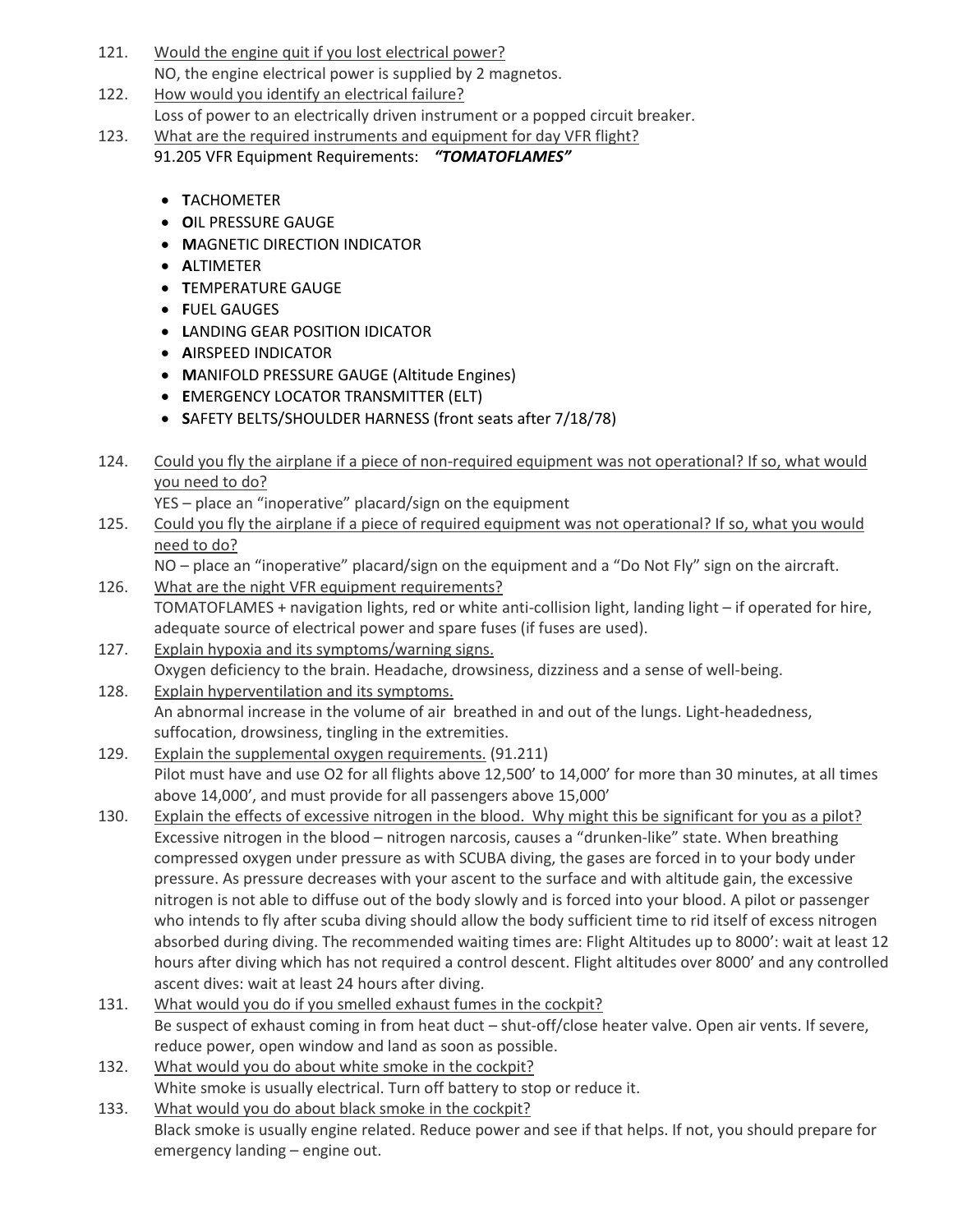- 134. Why do you have to avoid alcohol and certain over-the-counter drugs with respect to flying? Alcohol renders a pilot much more susceptible to disorientation and hypoxia. Small amounts of alcohol and low doses of certain drugs render the brain much more susceptible to hypoxia.
- 135. Explain the use of a personal checklist such as "I'm SAFE" to determine personal risks? Personal, self-assessment checklists assist pilots in conducting preflight checks on themselves. The "I'm SAFE" checklist reminds pilots to consider the following: Illness, Medication, Stress, Alcohol, Fatigue and Eating.
- 136. What regulations apply and what common sense should prevail concerning the use of prescription drugs and medication? The regulations prohibit pilots from performing crewmember duties while using any medication that affects the facilities in any way contrary to safety. The safest rule is not to fly as a crewmember while

taking any medication, unless approved to do so by the FAA. 137. If you were overtaking a slower aircraft how would you pass? Would you change altitude and which side and why? Stay at the same altitude and pass him to the right where you can see him better looking out of your left window. Remember, aircraft on the right have the right-of-way.

138. If you were converging on a plane, who has the right of way? Aircraft on the right have the right-of-way.

139. If you are on base and you see an airplane straight in on final, who has the right of way? The aircraft on final approach has the right-of-way.

## 140. Where do Class A, B, C, D, E and G airspaces exist and show me them on a chart (if possible)? Remember –

**A** is for "Altitude" – airspace above 18,000" – 100% positive control and IFR

**B** is for "Busy" – airspace shown with blue rings around major cities

**C** is for "Communicate" with ATC – airspace shown with magenta rings around smaller cities

**D** is for "Drum" – airspace around airports colored blue, operating CT, 4nm radius, surface to 2500' AGL **E** is for "Everywhere" – airspace above 700' and 1200'

**G** is for "Ground" – airspace close to the ground, below 700' and 1200'

- 141. What do you need to get into Class A airspace? An IFR clearance, An IFR equipped and certified aircraft and Instrument rated pilot.
- 142. What do you need to do to get into Class B airspace? You must receive a clearance from ATC that states – "cleared to enter Class B airspace".
- 143. What do you need to get into Class C airspace? Class D? Must have established radio communication with the associated ATC facility.
- 144. If you called Flint approach control facility to enter Class C airspace, and the controller responded with "Aircraft calling Flint, standby," could you enter the airspace? Why or why not? NO because he did not call you by name therefore, you did not establish positive radio contact. If he said: "N93191, standby", then the answer would be YES and you could enter.
- 145. If you are flying towards a class C airport and you suddenly lose communication, what do you do? You could squawk 7600 and continue.

146. What is NORDO? This stands for "NO Radio" and is an aircraft in which radio communication has been lost and is not communicating with ATC.

147. Is there a way to communicate if we lose our com radios?

YES – maybe. If you still have your NAV radio, tune them to a nearby VOR and turn the volume up. The flight service people may call you and say something like: "aircraft inbound to XYZ airport, squawking 7600, if you hear me IDENT". If you push your IDENT button, then they may give you instructions and/or directions to the airport and land. If this fails, you would enter the traffic pattern and blend in with the existing traffic and look for light signals from the tower – steady green is cleared to land. Steady red is not cleared to land. After landing and clearing the runway, blinking green is cleared to taxi.

#### 148. What are the most common reasons for lost communication? Remedies? Radio volume got turned down or muted, you tuned the wrong frequency, electrical failure and the push to talk wire broke. Try a second radio, try a handheld radio, try headset and push to talk from the copilot's side, try a hand held mike, see if your cell phone will work.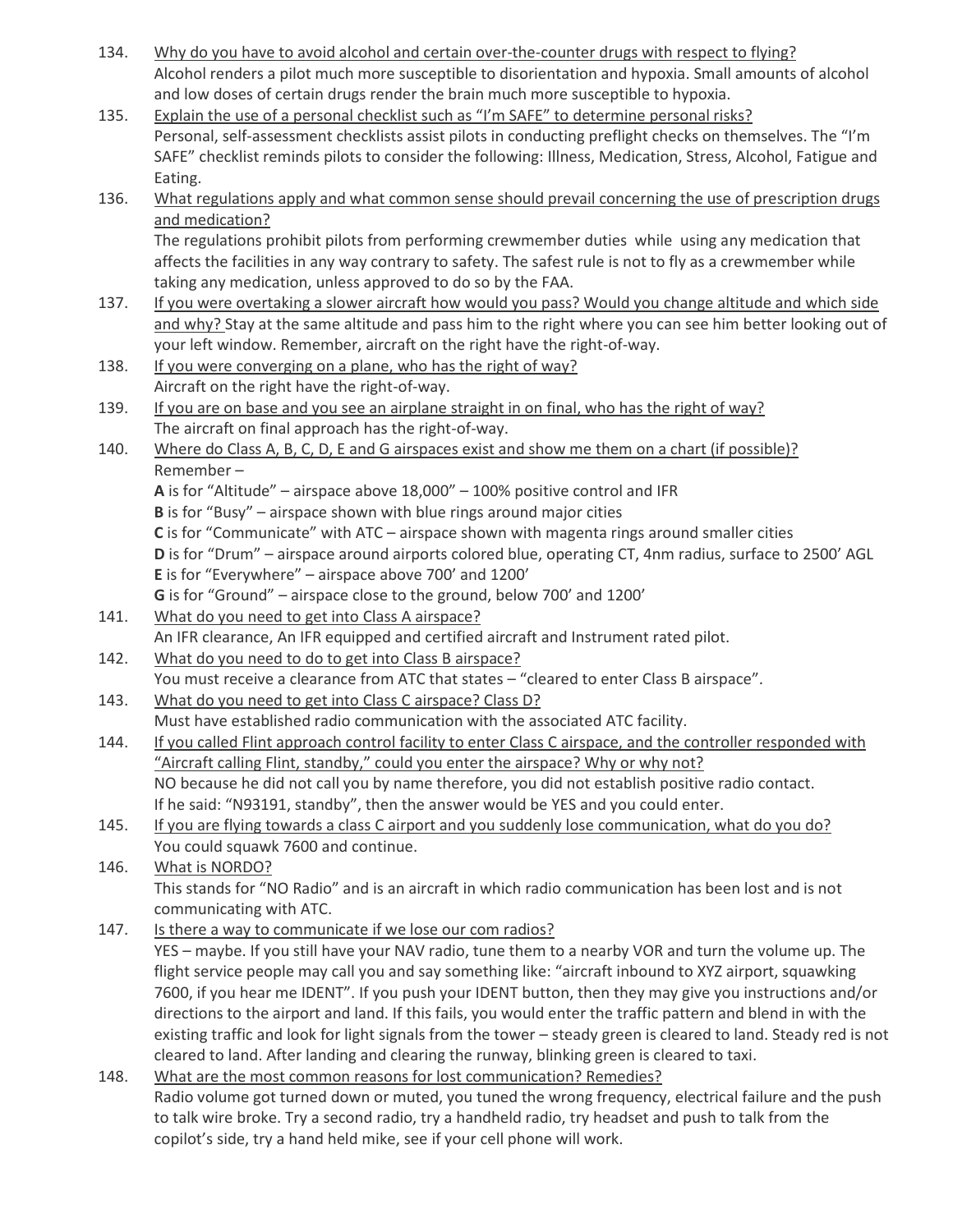| 149. | Where could you find some telephone numbers?                                                                                                                                                                                |
|------|-----------------------------------------------------------------------------------------------------------------------------------------------------------------------------------------------------------------------------|
|      | The Airport Facility Directory (AFD)                                                                                                                                                                                        |
| 150. | What is Flight Following and how do you use it?                                                                                                                                                                             |
|      | A service offered by ATC (as work load allows) that will provide radar and traffic advisories for VFR cross<br>country flights. Call ATC and tell them your position, type of aircraft, cruising altitude, your destination |
|      | and ask for flight following.                                                                                                                                                                                               |
|      |                                                                                                                                                                                                                             |
| 151. | What is a DF Steer? How do we ask for it?<br>DF Steer is a directional finding tool that is used by the flight service station. Contact the nearest FSS and                                                                 |
|      | ask for a DF steer. They will identify your location by a series of turns.                                                                                                                                                  |
| 152. | What do the elevation numbers mean on the sectional chart?                                                                                                                                                                  |
|      | This is the minimum altitude to fly that will guarantee terrain clearance in the specific quadrangle. It may                                                                                                                |
|      | be as little as 100 feet.                                                                                                                                                                                                   |
| 153. | Explain Military Operations Areaswhere can you find information about specific MOAs depicted on your                                                                                                                        |
|      | chart? These are areas of Military operations and training - both on the ground and in the air. You find                                                                                                                    |
|      | the information and altitudes on the VFR sectional chart.                                                                                                                                                                   |
| 154. | Can we make today's flight safely?                                                                                                                                                                                          |
|      | <b>YES</b>                                                                                                                                                                                                                  |
| 155. | Are there any NOTAMS for our flight today?                                                                                                                                                                                  |
|      | These are Notices to Airmen about a particular airport or area. Get them from FSS or DUATS.                                                                                                                                 |
| 156. | If you were cleared to land and a Delta 767 is landing in front of you, how would you adjust your flight                                                                                                                    |
|      | path and where would you touch down?                                                                                                                                                                                        |
|      | You would adjust your flight path to stay above his flight path and you would touch down beyond the                                                                                                                         |
|      | point where he touched down                                                                                                                                                                                                 |
| 157. | Why did you choose 4500 as a cruise altitude?                                                                                                                                                                               |
|      | Because of the direction of flight, winds aloft and total distance.                                                                                                                                                         |
| 158. | Explain the hemispherical rule.                                                                                                                                                                                             |
|      | When flying above 3000' AGL - Easterly heading - fly at odd altitude, westerly heading - fly at an<br>even                                                                                                                  |
|      | altitude. Add 500' for VFR flight. Remember - east is least (odd), west is best (even).                                                                                                                                     |
| 159. | How would you activate your flight plan once airborne?                                                                                                                                                                      |
| 160. | Call Flight Service Station (FSS). Look for name and frequencies on VOR Identification Box.                                                                                                                                 |
|      | What frequency could you us anywhere in the US to contact flight service to check weather and open or<br>close your VFR flight plan? What is the name?                                                                      |
|      | 122.0 / Flight Watch                                                                                                                                                                                                        |
| 161. | Explain how you arrived at your computed heading and groundspeed for the first leg of the trip.                                                                                                                             |
|      | Remember - TC +/- VAR = MC +/- WCA = MH +/- DEV = CH (use formula on E6B)                                                                                                                                                   |
| 162. | Explain why you chose the checkpoints that you did.                                                                                                                                                                         |
|      | At least 1 checkpoint every 10 to 15 minutes, easy to spot and identify.                                                                                                                                                    |
| 163. |                                                                                                                                                                                                                             |
|      |                                                                                                                                                                                                                             |
| 164. | How will you determine the active runway at your destination (an uncontrolled airport)?<br>Call unicom if available, listen for other aircraft, listen to ASOS/AWOS, fly over - look at wind sock                           |
|      | What if you call the unicom and nobody answers?                                                                                                                                                                             |
|      | Listen for other aircraft, listen to ASOS/AWOS, fly over - look at wind sock                                                                                                                                                |
| 165. | Where are we in the weight and balance envelope for takeoff? For landing?                                                                                                                                                   |
|      | Calculate specified W&B for takeoff and for landing after fuel has been burned.                                                                                                                                             |
| 166. | If you had a choice of flying an airplane that was loaded to the front of the CG limit and an airplane that                                                                                                                 |
|      | was loaded to the aft CG limit, which one would you rather fly?                                                                                                                                                             |
|      | The airplane that was loaded to the front so that I do not have to worry about stalling the aircraft. The                                                                                                                   |
|      | airplane with the aft cg would be much easier to stall.                                                                                                                                                                     |
| 167. | What is the name of the course line that you drew on your sectional chart?                                                                                                                                                  |
|      | The True Course                                                                                                                                                                                                             |
| 168. | What are the dashed magenta lines on the sectional chart?<br>These are Isogonic Lines of magnetic variation. Add west/subtract east. Remember - east is least                                                               |

(subtract), west is best (add).